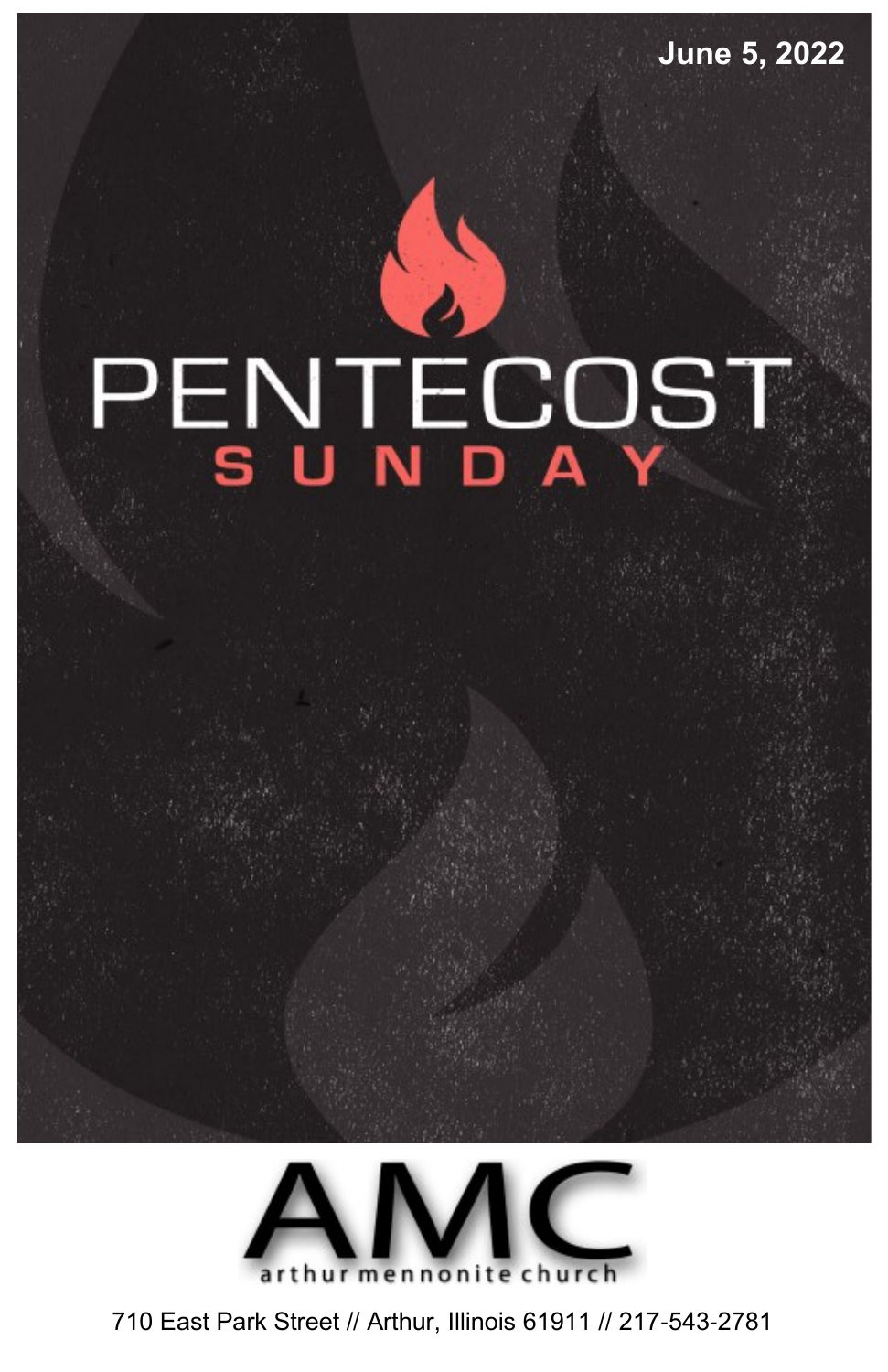# **Welcome!**

# **First-time Guests**

- We are glad you are here!
- Need more info about AMC? Please speak with a member of the AMC ministry team
- Nursery is available for children ages 5 and under.
- Buddy bags for older children are available in the foyer.
- Large print hymnals are available.

# **WORSHIP 10:30 A.M.**

Worship singing begins at 10:25 a.m.

# **CHRISTIAN EDU 9:30 A.M.**

**ADULTS**

Co-Laborers with God Fell. Hall

### **HIGH SCHOOL YOUTH (GRADES 9-12)**

Explore: Philippians, Colossians, Philemon Youth House

### **JR HIGH YOUTH (GRADES 6-8)**

Talking With God Youth House

### **PRIMARY KIDS (AGE 2—GRADE 5)**

*Gospel Light* West Basement

# LAST SUNDAY

| <b>Attendance</b>          |    |  |
|----------------------------|----|--|
| <b>Worship Celebration</b> | 90 |  |
| <b>Christian Education</b> | 19 |  |

### **Offering**

| <b>Total Offering May 29</b><br>*General Fund - \$1,960<br>*Funeral Meals - \$200<br>*Building Fund - \$150 | \$2,310  |
|-------------------------------------------------------------------------------------------------------------|----------|
| 2022 Weekly Goal                                                                                            | \$4,719  |
| *Budget Progress YTD                                                                                        | $+34.1%$ |

Tithes & Offerings can be placed in the boxes at the back of the Sanctuary or online through the church app/website.



evana network

### **AMC's Vision "Nurture The Future Church"**

By 2027, Arthur Mennonite Church will become a community of children and adults who build deeper relationships with each other. We will guide our children to learn God's Word and know Jesus personally. Opportunities for the spiritual growth of all ages will be provided as we boldly share God's love to the world.

# **CONNECT**



arthurmennonite.org

You Tube

arthurmennonite@gmail.com Services are streamed on Facebook Live each Sunday morning at 10:25.

### **ADMINISTRATIVE ASSISTANT**

Erica Schrock

### **MINISTERS**

All of Jesus' Followers here at AMC

### **MINISTRY TEAM**

Glen Rhodes (Team Leader) *Discipling & Worship*  Jeff Marner: *Administration & Youth* Nancy Kuhns: *Community Life* Emily Kauffman: *Outreach*

### **REMINDERS**

### **Nursery**

**Today:** Brittnay & Michael Y. **Next Sunday:** Heather & Alex W.

### **Fellowship Meal For June 12 Worship in the Park** Joe & Lanora G., Drew & Courtney G. Sandy S., Vera Y.

### **Fellowship Groups (Organizers for June)**

**Pathfinders:** Joe & Lanora G. **Legacy:** Bob P. & Cari M. **Homebuilders:** Gary & Dorothy K. **Care 'n Share: May - July** Jake & Maranna C., Bertha Y., Henry & Amanda C.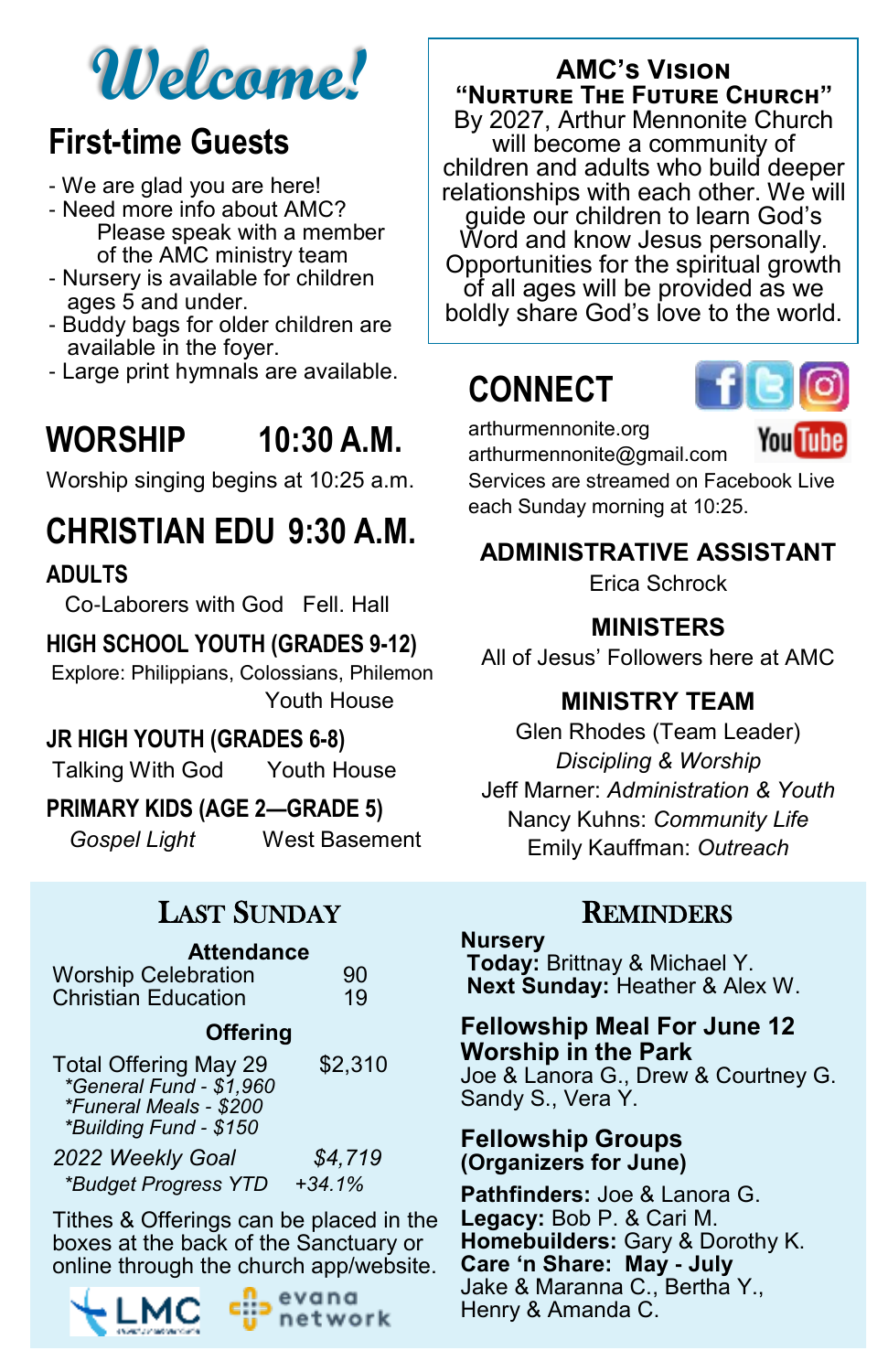### **VBS Is Coming Soon!**

PreK-8th grade children are invited to come June 13-17 for a Food Truck Party based on Matthew 6:11 which says, "Give us this day our daily bread." There will be a program on Friday at 11am including food trucks for the entire community. Please continue to pray for this program, the children, and all of those involved. Register now at www.arthurvbs.org

### **Sabbatical Begins Wednesday**

Glen & Rhonda's sabbatical will begin this Wednesday, June 8. Their first stop will be the LMC Church Life Gathering at Camp Hebron in PA. Details were provided in previous letters and there is also a schedule posted on the bulletin board. If you have any church or pastoral needs during the next 3 months please contact one of the other 3 ministry team members or Erica Schrock in the church office.

### **LMC Celebration of Church Life**

Although registration is closed, some sessions and two adult seminars are being offered virtually on June 10-12. The link to participate will be posted at www.lmcchurches.org

### **Worship In The Park is June 12**

Our Annual Worship in the Park service will be held at Brad O Clen Park next Sunday, June 12 at 10:30 am. A carry-in fellowship meal will follow the service. We will not be having a First Sunday Fellowship meal today.

### **Men's Picnic is June 18**

The Father's Day Men's picnic will be held at Bryan Yoder's pond/pavilion on Saturday, June 18 at 5:00 pm. Sign up on the bulletin board today. Bring your sons, dads, and all the men and boys in your family. Food provided.

### **Ark Playground**

Would you like the Ark from AMC? The trustees are working on getting some new playground equipment. If you would like the Ark before it is taken down, talk to one of the AMC trustees very soon.

### **Summer Camp Sign Up**

There is still time to sign up for Menno Haven Summer Camps! AMC can assist with the cost. See Jeff or Jenni



Marner if you have questions about camp. To register, go to their website: mennohaven.com/summer-camps.html

### **BIRTHDAYS & ANNIVERSARIES**

### **Birthdays This Week**

Cory Kauffman **Today** Michael Yoder **Today** Garrett Yoder **Tuesday** Matt Lane **Thursday** 

**Anniversaries This Week** Glen & Rhonda Rhodes Wednesday

# **YOUTH**

### **Junior High Youth**

Christian Ed at Youth House 9:30am Next Sunday at Youth House 3-5pm

### **High School Youth**

Christian Ed. at Youth House 9:30am Today at Youth House 7:00pm **EVENTS**

### **TODAY**

| Christian Ed. Classes | $9:30$ am  |
|-----------------------|------------|
| Worship               | $10:25$ am |
| <b>HS Youth</b>       | 7:00pm     |

### **Wednesday**

Ladies' Bfast at Yoder's 8:30am \*Glen's Sabbatical begins

### **Next Sunday**

Worship In Park at Bradoclen 10:30am Carry-in Fellowship Meal 12:00pm JH Youth 3-5pm HS Youth 7:00pm